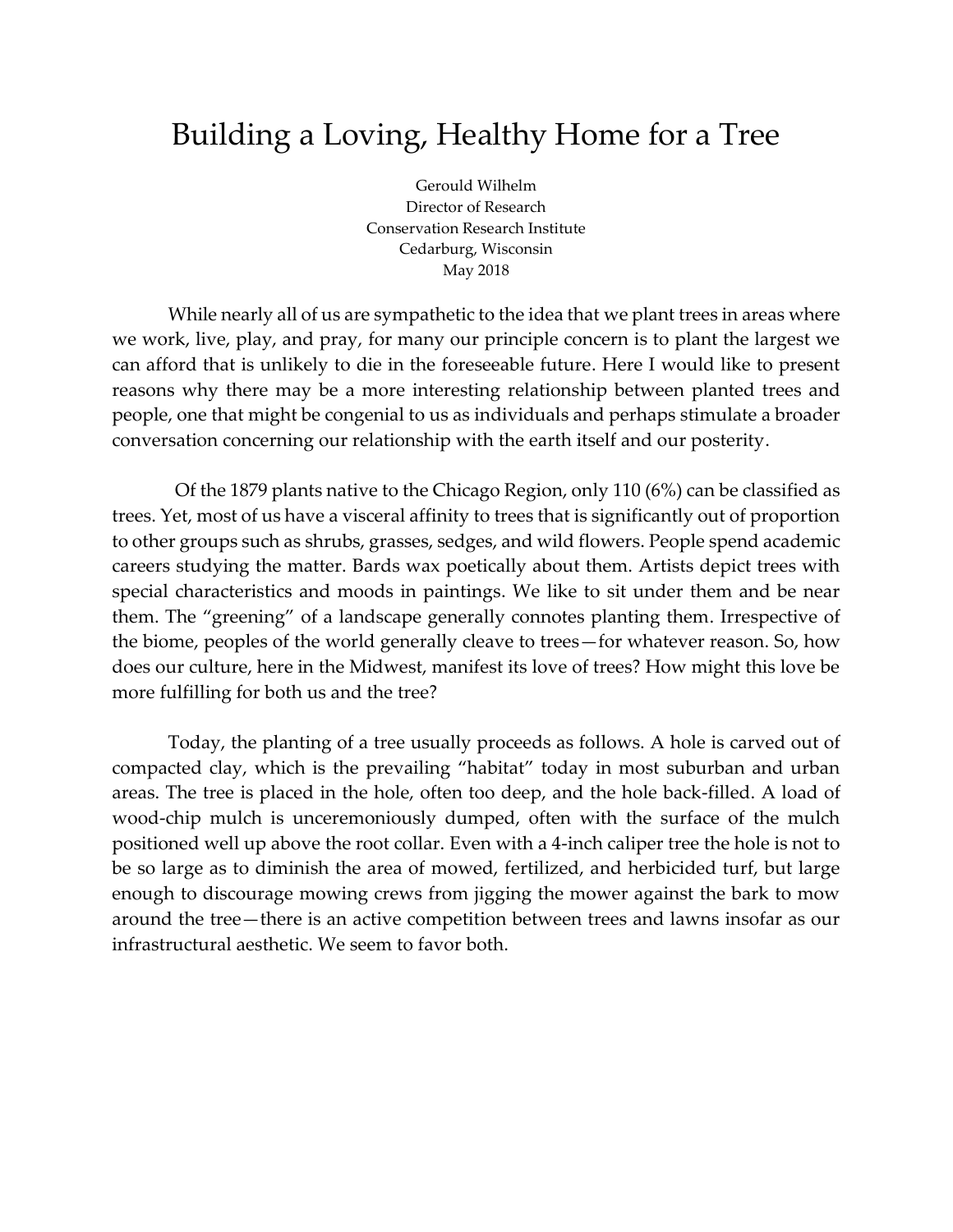There are some better recommendations for planting, to be fair, which can improve establishment and survivability. The sides and bottom of the hole may be scarified in hopes that the balled and burlap or container-bound root mass has some chance of penetrating beyond the hole's initial excavation. Root hair development can be enhanced with the inoculation of a broad spectrum of beneficial bacteria and fungi. A compost of shredded leaves may be mixed in with the back-fill around the root ball and tamped down, though this organic matter will eventually burn down and is nearly impossible to replace once the trees woody roots have occupied the area. Best practices generally caution that the mulch be raked away from the base of the tree.



The ring of wood mulch around the tree's base, it is said, will help hold "soil" moisture and allow for some nutrients to leach downward into the hole. If the hole is in clay, it can fill up with water when it rains and it is deprived of any surface groundwater during rainless periods. Virtually all the rain that falls on the ambient lawn runs off to detention basins—laden with the fertilizers and biocides recently applied to keep it pure, growing, and in constant need of mowing.

The tree's fine roots, always in search of water and oxygen, finding the hole itself often wanting of one or the other or both, are seduced up into the sometimes moist interface between the mulch and the backfill. As the wood mulch oxidizes, as it inevitably does—decomposed by nitrogen-hungry bacteria—these fine roots become stranded at the mulch surface, but they are poorly adapted organs morphologically for dealing with desiccation and the vagaries of above-ground living. Tree planting protocol prescribe the regular replacement of mulch, but this rarely happens or it happens to disparate degrees.

It is a wonder that any tree lives to an advanced age under such circumstances. This struggle with life goes on 24 hours a day, 365.25 days a year, whether or not we are aware of the tree's plight. Generally, the land owner is happy that it does not die, but wishes it would grow larger more quickly to provide the shade a tree is supposed to provide, after all.

Some communities insist that the trees planted in their jurisdiction be "native" to the area, this on the assumption that plants native to the area are the better adapted to local conditions such as climate and soils. How one defines "native" is grist for another mill, but while some can survive better than others, none of our native trees are innately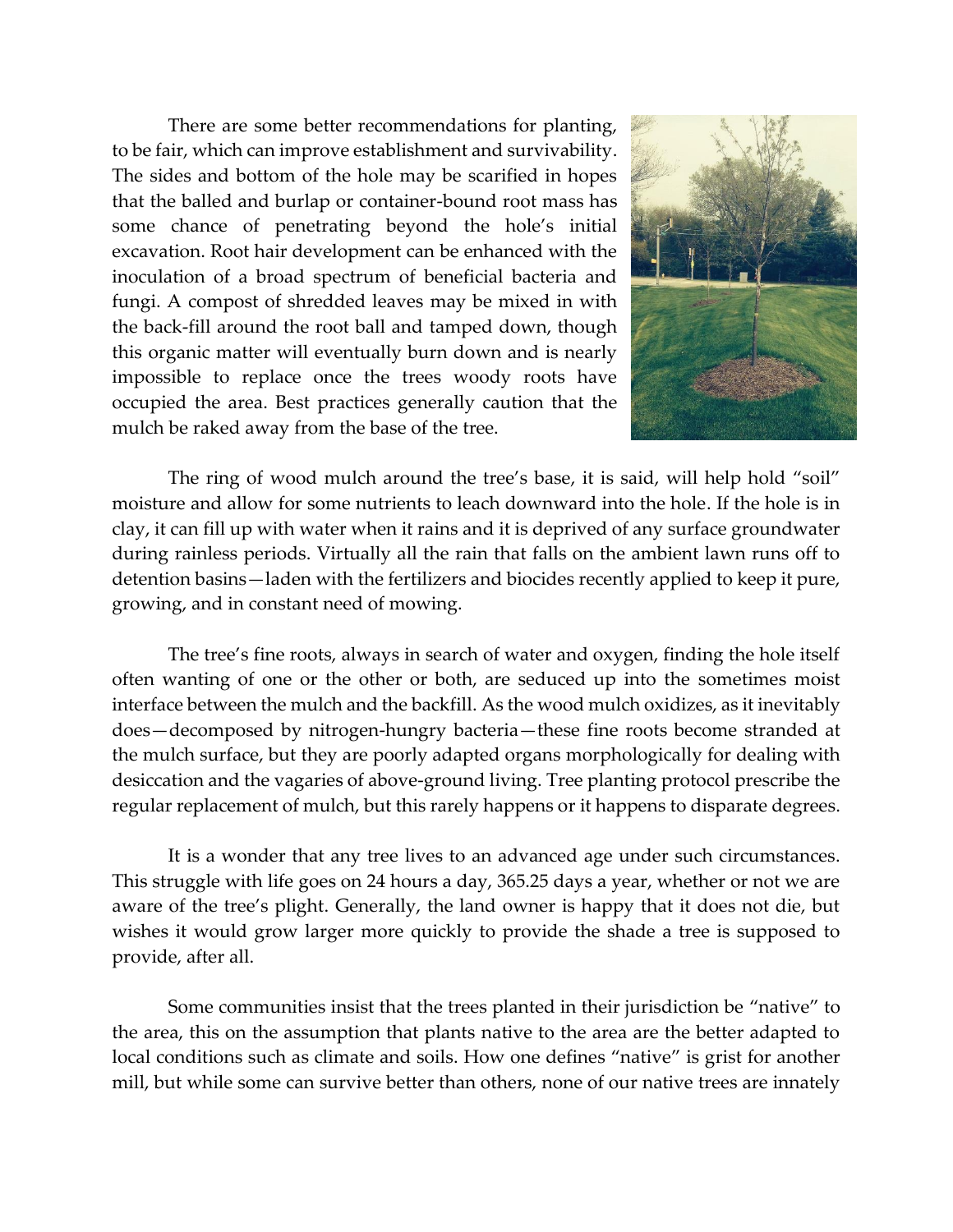adapted to the holes commonly provided for them by tree spades. In fact there really are no trees "native" to such circumstances.

To many people today, size matters when it comes to the lovability of a tree. It is generally believed that the larger the tree when planted, the sooner it will grow to a greater size. Larger trees, those with trunk diameters of four inches or better, can experience very little shoot elongation and bole expansion because it can take years for the pruned root system to reestablish a relationship to the substrate around it. A "whip" or sapling, on the other hand, experiences little or no root growth retardation, so it can actually overtake the larger, root-pruned trees and suffer much less transplant shock.

I recall that, as a pack master for a coterie of Cub Scouts, I once gave each boy a small whip of an elm—one of the three-way Asian hybrids that Dr. George Ware, with whom I worked, bred at the Morton Arboretum. The kids loved them, but a few of the parents accosted me rather ungratefully for having "cheaped out." Why, as a factor at the Morton Arboretum, could I not have secured for each boy a 4-inch tree of some kind? I guess they must have heard somewhere that a sapling or whip costs about 10 times less than a larger, say 4-inch tree, but I was not thinking in terms of dollars. I tried to explain that the idea here was that, as the Cub Scout grows, so does his tree grow—a pleasure for parents to observe, I fantasized. Rejoined by resentful stares, I concluded that they would have preferred to have given birth to teenagers. I really hoped that these raucous young boys, whom I adored and in whom I saw such potential, would not grow into people like their parents.

I also recall that, when my son was in the  $8<sup>th</sup>$  grade, he noted that all the trees in our standard suburban neighborhood were "not really alive, but not exactly dead." He complained that they were more like prisoners of war or concentration camp victims, growing there until they died and the warden replaced them. He asserted that the only "free tree" in the neighborhood, as he put it, was an old cottonwood tree down by the grammar school, around which he and his buddies liked to play and just be close to. Every so often it would have "children trees," but then the "adults would mow them down and kill them." Finally, the adults cut down the tree "because maybe a limb would fall on somebody." In his young, obviously traumatized mind, that was the "last of life in our neighborhood." As a father, I was stunned. As a practicing botanist and ecologist, such thoughts had never formed in my mind. I had been given a lot to think about with regard to our culture's relationship to trees.

A tree needs what a child needs—a good home and regular nurturing. The planting of a tree in a place where it is expected to thrive day in and day out, irrespective of the sensitivity or knowledge of the planter, is an altogether different plant/person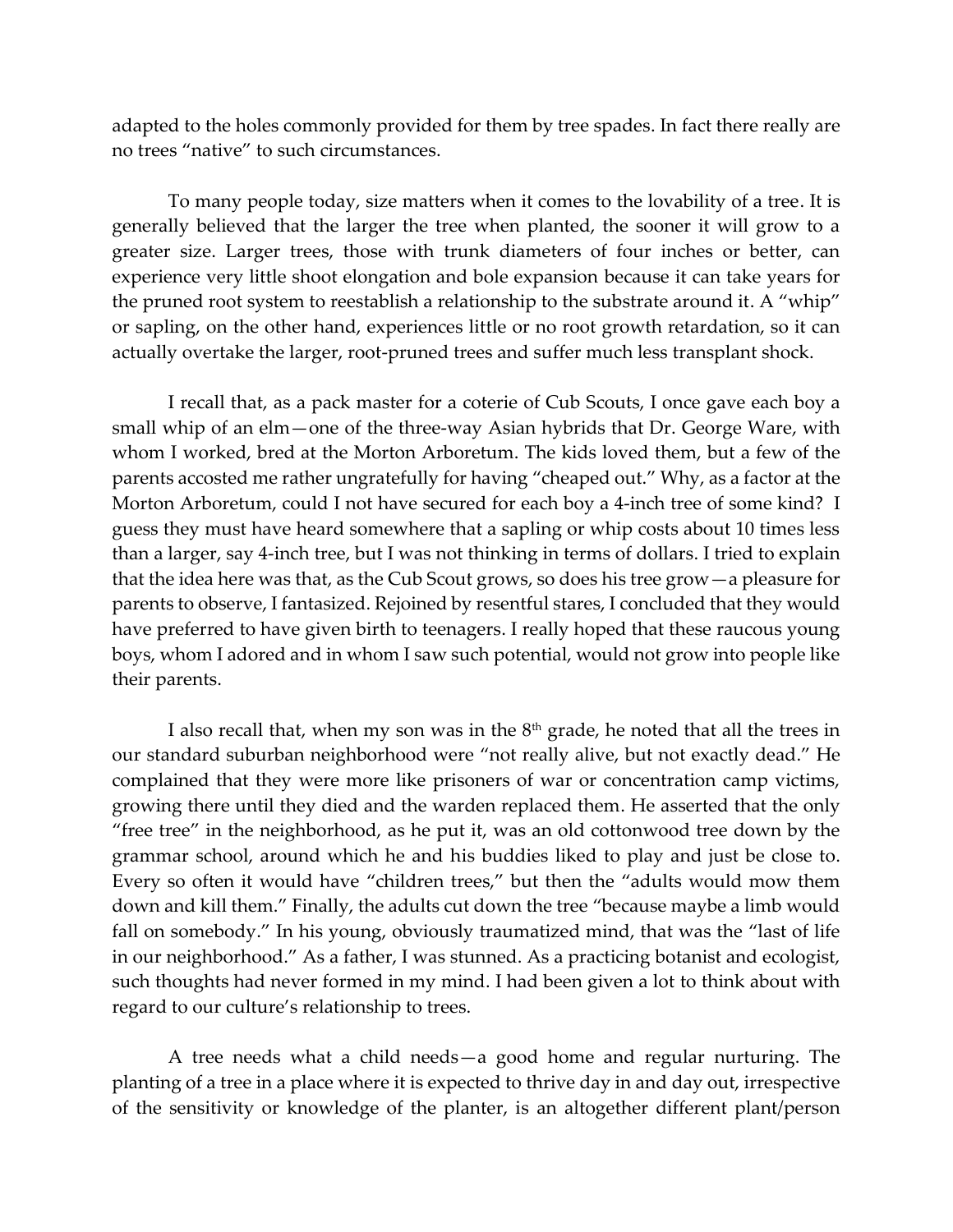relationship than that associated with planting annual vegetables, where organic matter can be refurbished after each season. A tree has a very long-term relationship with the place from which it springs or is planted, often one that long exceeds the life-span of the horticulturalist or landscape architect who committed it to its spot on the earth. Organic matter cannot be tilled in every year, so the planted tree must go it alone, hostage to the root environment to which it has been assigned.

A tree's home includes the sun and stars, wind and rain which the above ground organs experience. It also includes the soil wherein the roots live in critical relationships with other organisms and nutrients. It is commonly understood that plants grow in the soil, but what is not commonly understood is that soil is not simply dirt. Soil is the medium that provides the roots with a stable environment. If properly constituted the soil provides access to the necessary nutrients of plant life, which are available at C HOPKINS CaFe (carbon, hydrogen, oxygen, phosphorous, potassium, iodine, nitrogen, sulfur, calcium, and iron), the partaking of which is Mg (mighty good). Without getting too deep into the weeds, as it were, it must be appreciated that, not only are nutrients essential for healthy plant growth, they each have their own unique relationship to each other and with the sands, silts, and clays that make up the structural environment for all soils. For a soil to be healthy it must have the physical structure and relationship with living tissues, decomposed and otherwise, to sustain itself, sufficient pore spaces for water and oxygen in a sublimely intricate array, and the physicochemical attributes that enable the retention and availability of nutrients.

Dirt, which includes the leavings of detritus that accumulates around most landscapes, is soil that has been damaged either through compaction, leaching, excessive nutrients, loss of organic matter, or a combination of the lot and then some, all of which render dirt an unstable living environment for most long-lived plants and animals. Attempts to ameliorate its instability and provide organic matter commonly include the application of some kind of wood mulch. Again, there are serious issues with mulch—even when prescribed levels are sustained—most of them are borne out of the fact that the bits of wood are out of scale with respect to the physics, chemistry and biology of a stable soil. Although mulch is organic in structure, its application does not satisfy the need for soil organic matter.

In most circumstances, soil organic matter properly disposed and amalgamated within a soil is very important. Below the surface, in perennial systems, soil organic matter is formed largely from the decay of the fibrous roots of sedges and grasses. Soil organic matter serves as a depot for nutrients, a mediator of pH, and a number of other critical roles. Also, soil organic matter is in a constant state of decomposition, which requires a constant source of water and oxygen. When a soil is well watered, it dampens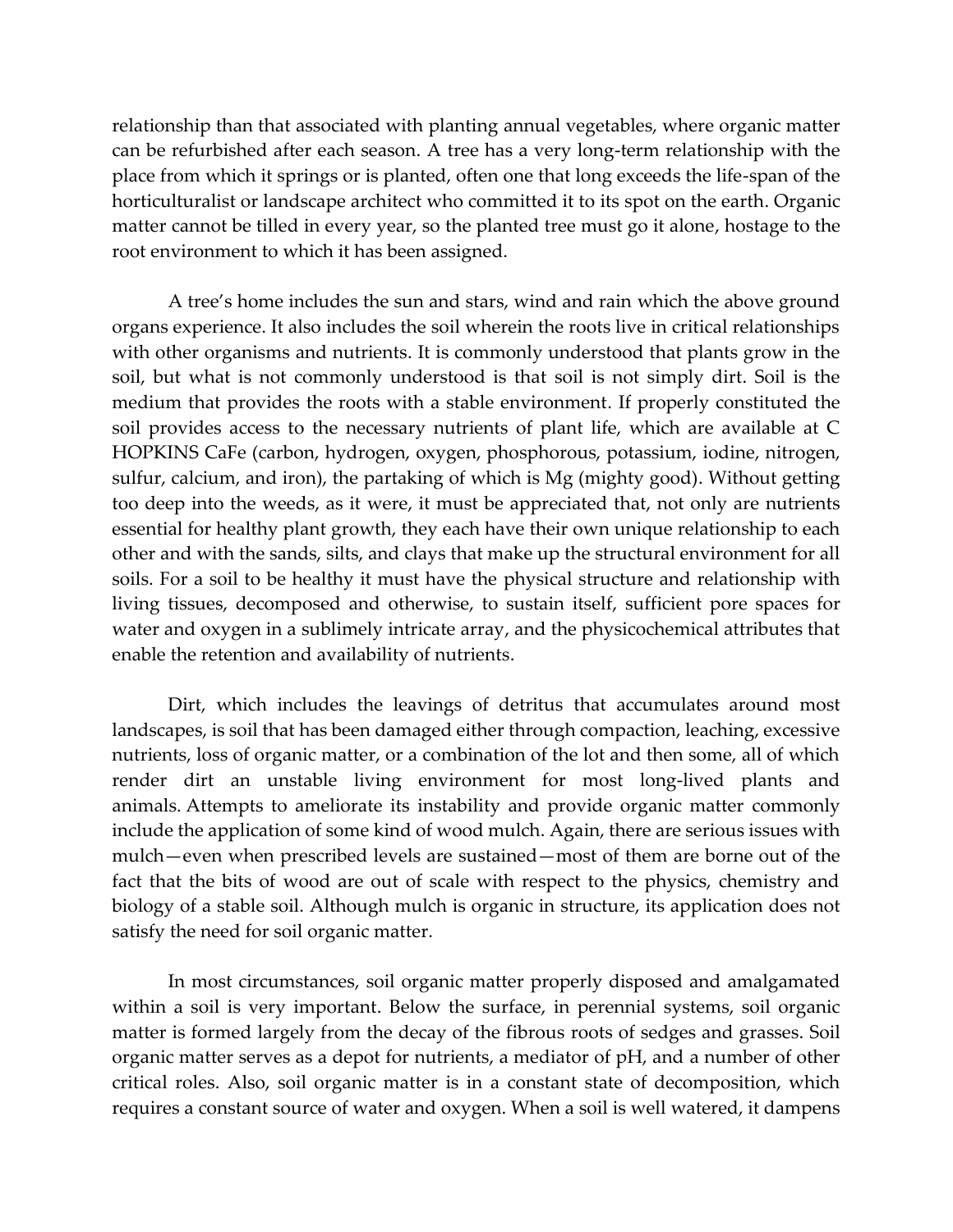temperature changes through its physical connection to the cooler, more stable, temperature that lies just a few inches below the surface. While the above-ground plant parts have specialized features for adjusting to temperature changes over the days and seasons, the roots, which are simpler organs anatomically and physiologically, rely mostly on the stability of their ambient environment. Plants need sunshine for their stems, leaves, and flowers. They need soil for their roots. Soil is the happy interface between heaven and earth. Soil is not dirt!

The abundant sedges and grasses of healthy, properly lit woodlands generate new soil organic matter each year. Most woodland habitat is fairly well drained, so the organic matter in the upper soil horizons can and does oxidize. Oxidation is the ineffable decomposition process that provides soil moisture and makes available critical nutrients. If not replaced, soil organic matter burns down the same as wood or leaf mulch, but in most Midwestern woodlands, it is produced each year at a rate that approximates the oxidation rate. Woodland sedge roots generally do not produce net amounts of soil organic matter, in contrast with loamy prairies that grow in full sun, where bunch grass root production can exceed the oxidation rate.

Sustained, healthy soil is the medium within which so many things salubrious to tree growth thrive. Sustained soil moisture not only mediates growing-season temperature changes, it is an environment ideal for the growth of mycorrhizal fungi, many of which optimize a tree's capacity to take up nutrients. Soil organic matter, whether in sand or clayey loam, provides a stable reservoir and retainer of nutrients. In a healthy soil, rainwater neither leaches nutrients nor runs off downstream with them.

In the case of many deciduous forest trees, such as those of oak and hickory, fine roots begin to grow a month or so before the leaves emerge in the canopy branches. In many Midwestern forests, the snows of winter have soaked into the soil, causing them to be so wet that the fine roots can have difficulty finding sufficient oxygen. In a natural system, in addition to the sedges and grasses, the ground layer is replete with many perennial wildflowers that emerge at about this time; their vernal growth begins a dewatering process, through transpiration, that allows the tree roots better access to oxygen and facilitates their growth and the growth of fungi. When the trees begin to leaf out they have a strong fine-root system and CHOPKINS CaFe is fully stocked with mighty good food. By the time the periods of rain-free days come along in July, the soil is so enervated with moisture-laden soil organic matter that the tree's growth scarcely misses a beat—as though it were fertilized and drip-irrigated. The soil nesting insects, as they carry their pupae and larvae about in small tunnels for the purpose incubation and thermoregulation, are often the same ones that distribute the seeds of the very wildflower and sedge species upon which the soil and the trees are so dependent.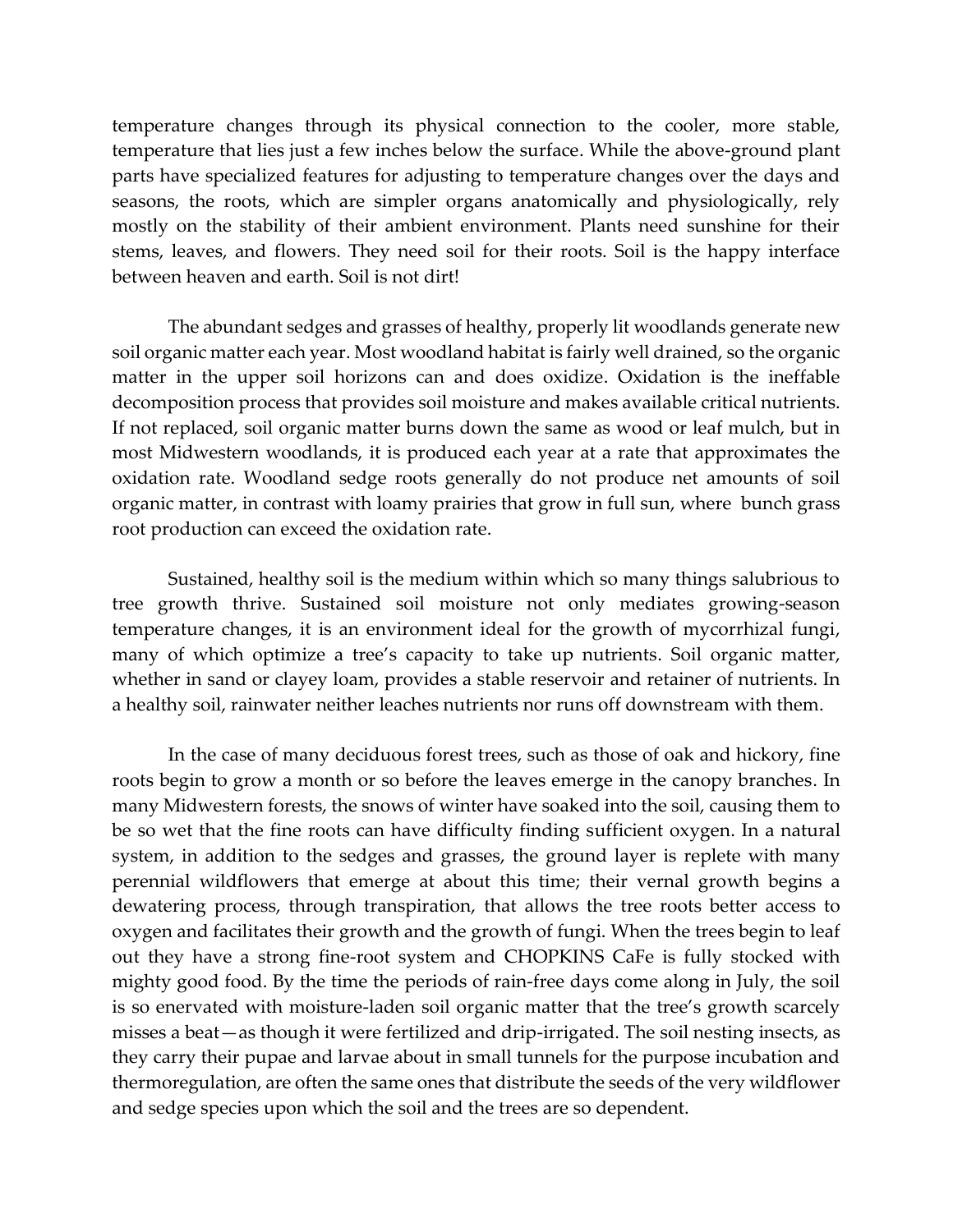As is demonstrated in the Flora of the Chicago Region, by G. Wilhelm & L. Rericha, plants and animals do not grow alone in nature. Given that the only living associates of trees planted in holes in contemporary landscapes are the nitrogen-thieving bacteria in the zone where the mulch meets the dirt over the burlap and balled root mass, however, we might take a lesson from nature and consider an alternative approach to the tree planting of forest trees. Perhaps we can see that most parkway or campus trees are not only lonely but unlikely to live to become fully grown shade trees.

For those landscapes in which the people have a long-term commitment to seeing it grow healthy trees, the following approach might be worth considering.

- o Cut out an area of turf two or three feet in diameter and about 2 feet deep. Fill it with a potting soil or a mixture of potting soil and backfill, depending upon the quality of the backfill. The root collar should be about the same elevation as the ambient landscape. Prepare it as though vegetables were to be planted there.
- o Plant a whip no more than an inch in diameter in the spring. Plant around it a matrix of sedge species in the genus *Carex*, specifically *Carex pensylvanica*, and interplant among them a few plugs of Wild Geranium, Shooting Star, Jacob's Ladder, and the like.
- o Water it in and continue to water for the next few weeks until all have healed in. Step away and feel a kind of hope and love for these plants as they embark on a new life together—with you.
- o The next spring, carve out the ring another 4-6 inches, prepare a soil as before, and plant with the same ground layer species, perhaps adding another species or two of both sedges and grass, perhaps *Carex gracillima, Carex sprengelii*, and *Carex cephalophora*, along with May Apple and Woodland Phlox.
- o The next spring do it again, and so on, more or less making sure that the drip line of the growing crown is shading the ground-layer that is growing just ahead of its spread.
- o Start to run a fire through it after the second or third year, the black ash from which exposes the surface soil to the warm, vernal rays of sun and starts a new growing season.
- o Later, as the crown of the tree lifts higher and broader, one may wish to add some woodland goldenrods, asters, ferns, taller woodland grasses, and the like.
- o By degrees, over time, the tree will become the centerpiece of a nascent forest.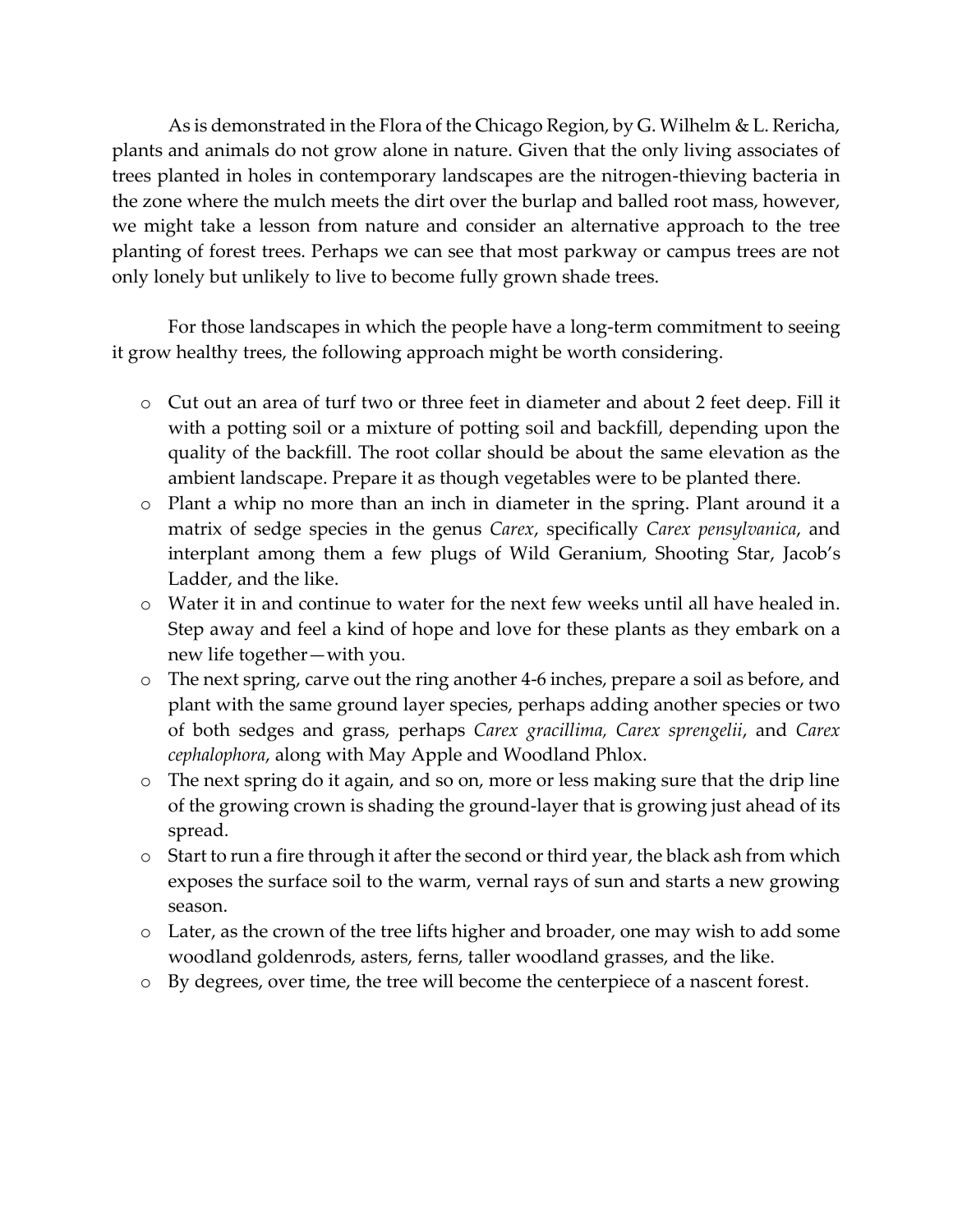If there are trees planted similarly nearby, perhaps twenty-five or thirty feet away or so, eventually their crowns will meet. This could be done in community with residents along a shared parkway or tree bank or in larger venues such as corporate or church campuses that one day really would like to be embedded in a genuine woodland setting. For every acre of healthy soil created, that amounts to about a million gallons of water that will infiltrate into the soil—not to run as a warm filth to districts downstream. The down side, of course, is that it requires the landscape owner to commit to a long-term relationship with his land, to come to see that land is not just a decorative, high-maintenance surrounding of drug-dependent



rug, lollipop trees, and poodle shrubs. It is a land that receives the sun and dark, the wind and the rain, and the love of human stewards—as it has been written.



The stewardship of land is inextricably related to the stewardship of the attendant human community. Primary and secondary schools may want to establish such tree plantings class by class, year by year, so that each tree is nurtured by a coterie of children who watch their trees grow as they themselves grow, caring for them, loving both them and their woodland friends. Upon graduation from the school they can be assured that a next generation is caring for them. As in the movie, Goodbye Mr. Chips, there will always be children. If so, there will always by healthy trees.